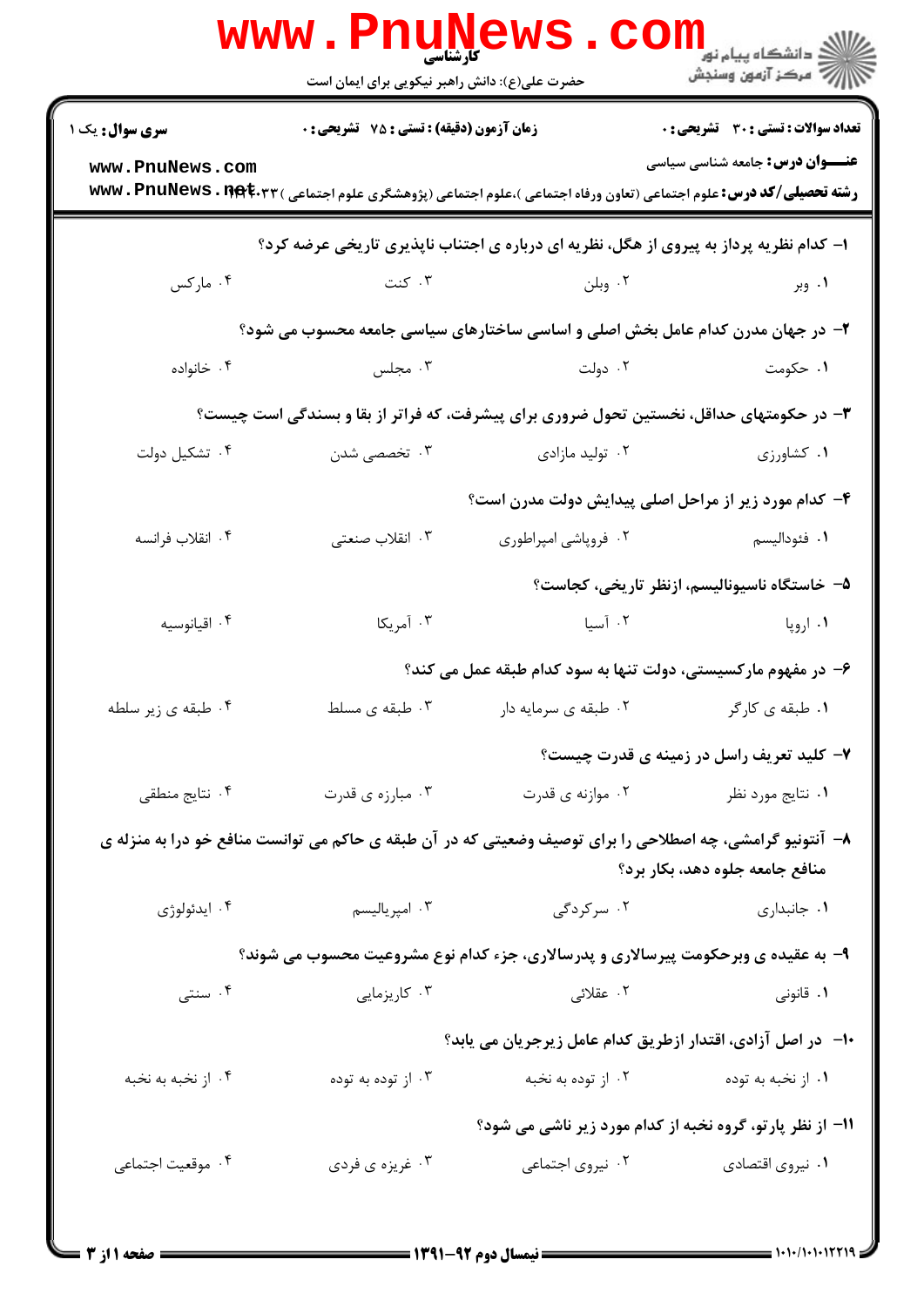|                                                                                                                                                       | www.PnuNews                                   |                      | ر دانشڪاه پيام نور <mark>−</mark><br>ا∛ مرکز آزمون وسنڊش                                                                                                                        |  |  |
|-------------------------------------------------------------------------------------------------------------------------------------------------------|-----------------------------------------------|----------------------|---------------------------------------------------------------------------------------------------------------------------------------------------------------------------------|--|--|
|                                                                                                                                                       | حضرت علی(ع): دانش راهبر نیکویی برای ایمان است |                      |                                                                                                                                                                                 |  |  |
| <b>سری سوال : ۱ یک</b>                                                                                                                                | زمان آزمون (دقیقه) : تستی : 75 گشریحی : 0     |                      | <b>تعداد سوالات : تستی : 30 ٪ تشریحی : 0</b>                                                                                                                                    |  |  |
| www.PnuNews.com                                                                                                                                       |                                               |                      | <b>عنــــوان درس:</b> جامعه شناسی سیاسی<br><b>رشته تحصیلی/کد درس:</b> علوم اجتماعی (تعاون ورفاه اجتماعی )،علوم اجتماعی (پژوهشگری علوم اجتماعی ) <b>www . PnuNews . 1194.۳</b> ۳ |  |  |
| ۱۲– از دیدگاه دال، در چه نوع نظامی دولت عرصه ای را فراهم می کند که در آن گروه های ذینفع می توانند  بر سر پیشنهادهای<br>سیاسی چانه بزنند و رقابت کنند؟ |                                               |                      |                                                                                                                                                                                 |  |  |
| ۰۴ تک بعدی                                                                                                                                            | ۰۳ چندبعدی                                    | ۰۲ چندسالاری         | ۰۱ تک سالاری                                                                                                                                                                    |  |  |
| ۱۳- آین تعریف که:" یک نظام اجتماعی شامل کنترل سیاسی و مداخله در همه جنبه های زندگی عمومی و خصوصی<br>است ّمربوط به کدام یک از رژیمهای زیر است؟         |                                               |                      |                                                                                                                                                                                 |  |  |
| ۰۴ توتاليتاريسم                                                                                                                                       | ۰۳ نازیسم                                     | ۰۲ ناسيوناليسم       | ۰۱ سوسیالیسم                                                                                                                                                                    |  |  |
| ۱۴- ارسطو کدام مورد زیر را شکل فاسد حکومت انبوه مردم می دانست؟                                                                                        |                                               |                      |                                                                                                                                                                                 |  |  |
| ۰۴ ليبرالي                                                                                                                                            | ۰۳ مریتروکراسی                                | ۰۲ بروکراسی          | ۰۱ دموکراسی                                                                                                                                                                     |  |  |
|                                                                                                                                                       |                                               |                      | ۱۵– از دید مارکس، در یک جامعه ی کمونیستی، کدام مورد زیر جانشین کنترل مستقیم مردم خواهد شد؟                                                                                      |  |  |
| ۰۴ طبقه مسلط                                                                                                                                          |                                               | ۲ دولت هوانین (۲     | ۰۱ حکومت                                                                                                                                                                        |  |  |
|                                                                                                                                                       |                                               |                      | ۱۶– کدام کتاب نخستین بحث نظام یافته درباره ی اجتماعی شدن سیاسی ارائه داده است؟                                                                                                  |  |  |
|                                                                                                                                                       | ۰۲ دموکراسی بورژوازی                          |                      | ۰۱ اجتماعی شدن سیاسی                                                                                                                                                            |  |  |
|                                                                                                                                                       | ۰۴ مبارزه ی قدرت                              |                      | ۰۳ جامعه ی کمونیستی                                                                                                                                                             |  |  |
| ۱۷– به عقیده کدام دیدگاه، اجتماعی شدن بخشی از تبیین ثبات یا تعادل اجتماعی است و با دید مثبتی به آن نگریسته می<br>شود؟                                 |                                               |                      |                                                                                                                                                                                 |  |  |
| ۰۴ مارکسیستی                                                                                                                                          | ۰۳ کارکردگرایانه                              | ٠٢ كنش متقابل نمادين | ٠١ تضادكرايانه                                                                                                                                                                  |  |  |
|                                                                                                                                                       |                                               |                      | ۱۸− در نظریه ی کثرت گرایی، کلید رفتار سیاسی چیست؟                                                                                                                               |  |  |
| ۰۴ بی تفاوتی سیاسی                                                                                                                                    | ۰۳ توزیع قدرت                                 | ۰۲ انقلاب سیاسی      | ۰۱ مشارکت سیاسی                                                                                                                                                                 |  |  |
| ۱۹- کدام مورد زیر سازمانی است که برای دفاع یا نمایندگی از نگرش های محدود و ویژه یا ارتقای آنها کوشش می کند؟                                           |                                               |                      |                                                                                                                                                                                 |  |  |
| ۰۴ سازمان سیاسی                                                                                                                                       | ۰۳ بسیج سیاسی                                 | ۰۲ گروه فشار         | ۰۱ حزب سیاسی                                                                                                                                                                    |  |  |
| +۲- از نظر میلبرات و گوئل مشارکت بسته به چهار عامل مهم تغییر می کند، کدام مورد زیر جزء آن عوامل چهارگانه <u>نمی باشد</u> ؟                            |                                               |                      |                                                                                                                                                                                 |  |  |
| ۰۴ محیط اقتصادی                                                                                                                                       | ۰۳ ویژگی شخصی                                 | ٢. موقعيت اجتماعي    | ٠١ انگيزه ي سياسي                                                                                                                                                               |  |  |
|                                                                                                                                                       |                                               |                      |                                                                                                                                                                                 |  |  |